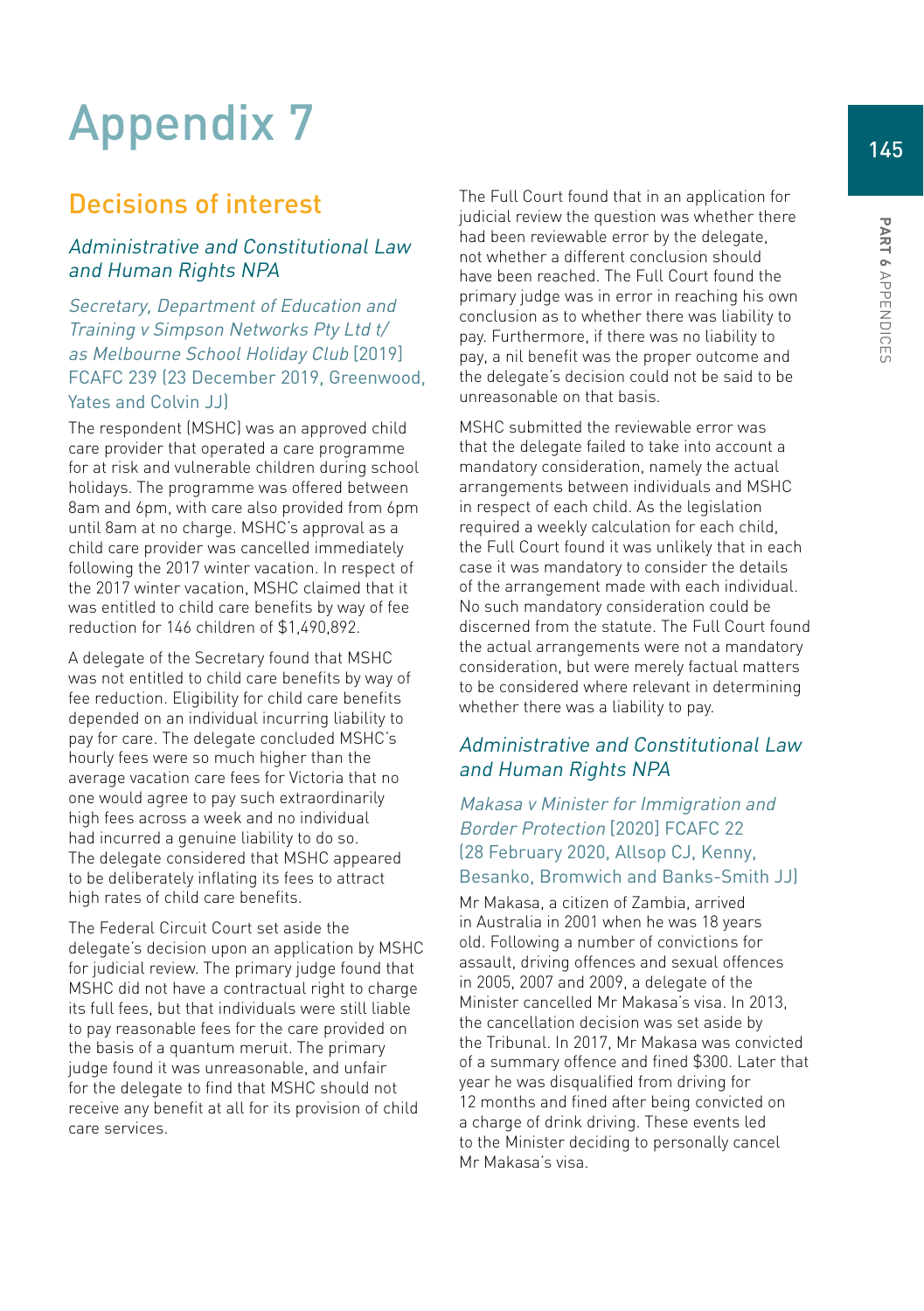Before the primary judge, Mr Makasa contended that the visa cancellation power was not available for exercise in relation to the same person on the same facts and circumstances, where the original exercise of power resulted in a decision not to cancel a person's visa, but accepted that he would be unsuccessful if the Minister had relied upon his more recent offending in 2017 in exercising the visa cancellation power. The primary judge was of the view that the Minister did take into account the 2017 offences as forming the basis for his decision to cancel Mr Makasa's visa.

The hearing of this appeal coincided with the resumed hearing of an appeal in another matter, Brown v Minister for Home Affairs [2018] FCA 1722. The two appeals gave rise to the following question: whether the Minister can re-exercise the discretion conferred by s 501(2) of the Migration Act 1958 (Cth) to cancel a person's visa where the Tribunal has set aside a delegate's decision to cancel the visa under s 501(2) and decided instead not to cancel the visa; and if so, whether the Minister can rely on the very same facts to enliven the discretion in s 501(2) as the Tribunal did on review?

By majority, the Full Court allowed the appeal and ordered Mr Makasa to be released from immigration detention. Whether or not the cancellation power could be re-exercised involved a process of statutory construction. Allsop CJ, Kenny and Banks-Smith JJ found it was open to the Minister, acting personally, to set aside the decision of the Tribunal and substitute his own decision, but not to re-exercise his discretion to cancel Mr Makasa's visa, relying on the same 2009 convictions as the Tribunal to enliven the power.

Besanko J delivered minority reasons, finding that in circumstances where the intermediate conclusions of the Tribunal and the Minister were similar, the inference should be drawn that the Minister failed to treat the decision of the Tribunal as a relevant consideration of great importance and this constituted jurisdictional error.

Bromwich J, in dissent, found that there was no re-exercise of the cancellation power, as the Tribunal had previously decided not to exercise the cancellation power. Bromwich J found the Minister's exercise of the cancellation power in 2017 was lawful because it was not unreasonable for the Minister to consider that the new drink driving conviction was a material change or difference.

An appeal is currently pending in the High Court of Australia, special leave having been granted on 12 June 2020.

#### Admiralty and Maritime NPA

# Neptune Hospitality Pty Ltd v Ozmen Entertainment Pty Ltd [2020] FCAFC 47 (19 March 2020, McKerracher,

#### Markovic and Anastassiou JJ)

Neptune and Kanki entered into a joint venture agreement (the agreement) to operate a hospitality and entertainment business aboard the vessel, Seadeck. Seadeck was owned by Ozmen, and Neptune and Kanki took possession pursuant to a charter agreement (the charter agreement). Although the parties anticipated large profits, the business was not ultimately successful.

On 11 July 2017, Kanki served a breach notice (the notice) under the agreement, requiring certain breaches be remedied by Neptune. Kanki subsequently relied on the alleged unremedied breaches as the basis for its entitlement to terminate the agreement. In turn, Ozmen claimed that the termination of the agreement enabled it to validly terminate the charter agreement. Neptune disputed any relief sought by Kanki and Ozmen, claiming that both had unclean hands.

At first instance, the primary judge rejected that Neptune had acted in breach of its fiduciary duty. However, the primary judge found that Neptune failed to provide requested financial information, failed to provide information regarding the catering arrangements for the business, and proceeded to unilaterally relocate Seadeck, in breach of the agreement. The primary judge held that the agreement was validly terminated, and concluded that Ozmen would have to give a ship's mortgage over Seadeck to secure any obligations owing by either Ozmen or Kanki to Neptune, following an investigation into the finances of the joint venture business.

On appeal, the Full Court broadly agreed with the primary judge's conclusions, noting that his reasoning was 'compelling'. The Full Court noted that the primary judge considered, but rightly rejected, Neptune's arguments as to Kanki's alleged breach of its duty to act in good faith. The Full Court also rejected that Kanki's notice did not strictly comply with formal requirements of the notice, where it found that Neptune's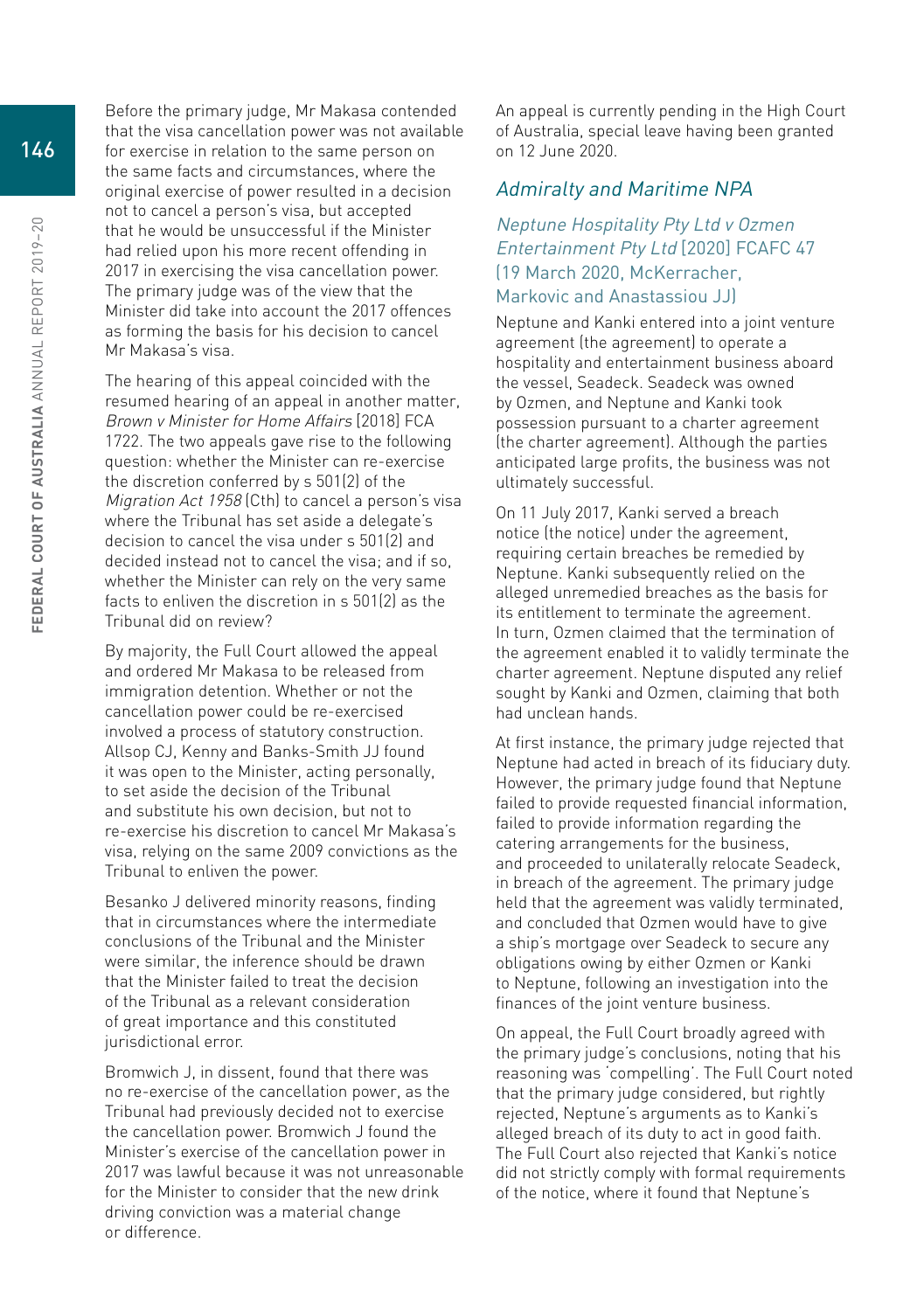conduct indicated it understood its obligations under the notice. The Full Court further found that it was open to the primary judge to draw inferences in Kanki's favour. It disagreed that the finding that Neptune sought to relocate Seadeck, in breach of the agreement, was 'glaringly improbable'. However, contrary to the primary judge's conclusions, the Full Court found that the obligation to provide financial information did not extend to BAS statements.

As the primary judge was correct on the substantive issues, the Full Court held that the orders at first instance ought not to be disturbed.

# Commercial and Corporations NPA | Corporations and Corporate Insolvency Sub-area

#### Bellamy's Australia Limited v Basil [2019] FCAFC 147 (23 August 2019, Murphy, Gleeson and Lee JJ)

Bellamy's Australia Limited (Bellamy's) is the respondent in two competing class actions. Bellamy's sought orders capping the costs that could be recovered by the applicants in those class actions to only a single set of costs between both proceedings, or alternatively imposing quantum caps of approximately \$4.5 million in total.

The primary judge refused to make the orders sought, noting that quantum caps could not yet be adequately assessed, should be mutual, and could operate unfairly to group members. The primary judge found it was preferable to deal with costs questions retrospectively and in the interim to leave in place a case management protocol designed to reduce or minimise costs duplication and inefficiency.

In its application for leave to appeal, Bellamy's did not press for quantum caps, but sought that any costs be agreed or assessed on the basis that the applicants are treated as being represented by one set of counsel and one firm of solicitors in the one proceeding.

The Full Court found that, supposing the primary judge's interlocutory decision to be wrong, substantial injustice would not result if leave was refused. This was because the issue of an adverse costs order against Bellamy's might never arise and, even if it did, a range of procedural options would be available to Bellamy's to protect its position.

If costs were taxed, a taxing officer would not allow costs incurred or increased through unreasonableness or any other unnecessary expense. Bellamy's could also seek an order that any unreasonably incurred costs be disallowed or directing an inquiry as to whether any costs have been so incurred. If the class actions settled, the Court would only allow the deduction of fair and reasonable costs from the settlement sum. This would include consideration as to whether costs were duplicative or excessive. Bellamy's could also retrospectively make an application before the primary judge to limit its adverse costs exposure. The Full Court agreed there was no compelling reason to deal with costs prospectively and now.

The Full Court also found that the primary judge's decision was not attended with sufficient doubt to warrant its reconsideration on appeal. Although the undesirability of multiple class actions for the one alleged wrong and the desirability of avoiding duplication of costs was obvious, the Australian class actions regime recognised the possibility of multiple class actions and did not mandate that the respondent will only face one proceeding or one set of adverse legal costs.

The Full Court said docket judges have considerable latitude in fashioning solutions to deal with multiplicity of class actions. The Full Court found the primary judge exercised his discretion by reference only to considerations relevant to its exercise and upon facts connected with the litigation with which his Honour was dealing. The Full Court respectfully agreed with the pragmatic approach adopted by the primary judge, and dismissed Bellamy's application for leave to appeal.

# Commercial and Corporations NPA | Corporations and Corporate Insolvency Sub-area

#### Shafston Avenue Construction Pty Ltd v McCann [2020] FCAFC 85 (22 May 2020, Farrell, Davies and Moshinsky JJ)

The appellants claimed to be creditors of the third respondent, a joint venture company incorporated to engage in construction projects in Queensland (the joint venture company). Shareholders in the joint venture company were China Railway Construction Group Co Ltd (China Rail) and Rimfire Constructions Pty Ltd.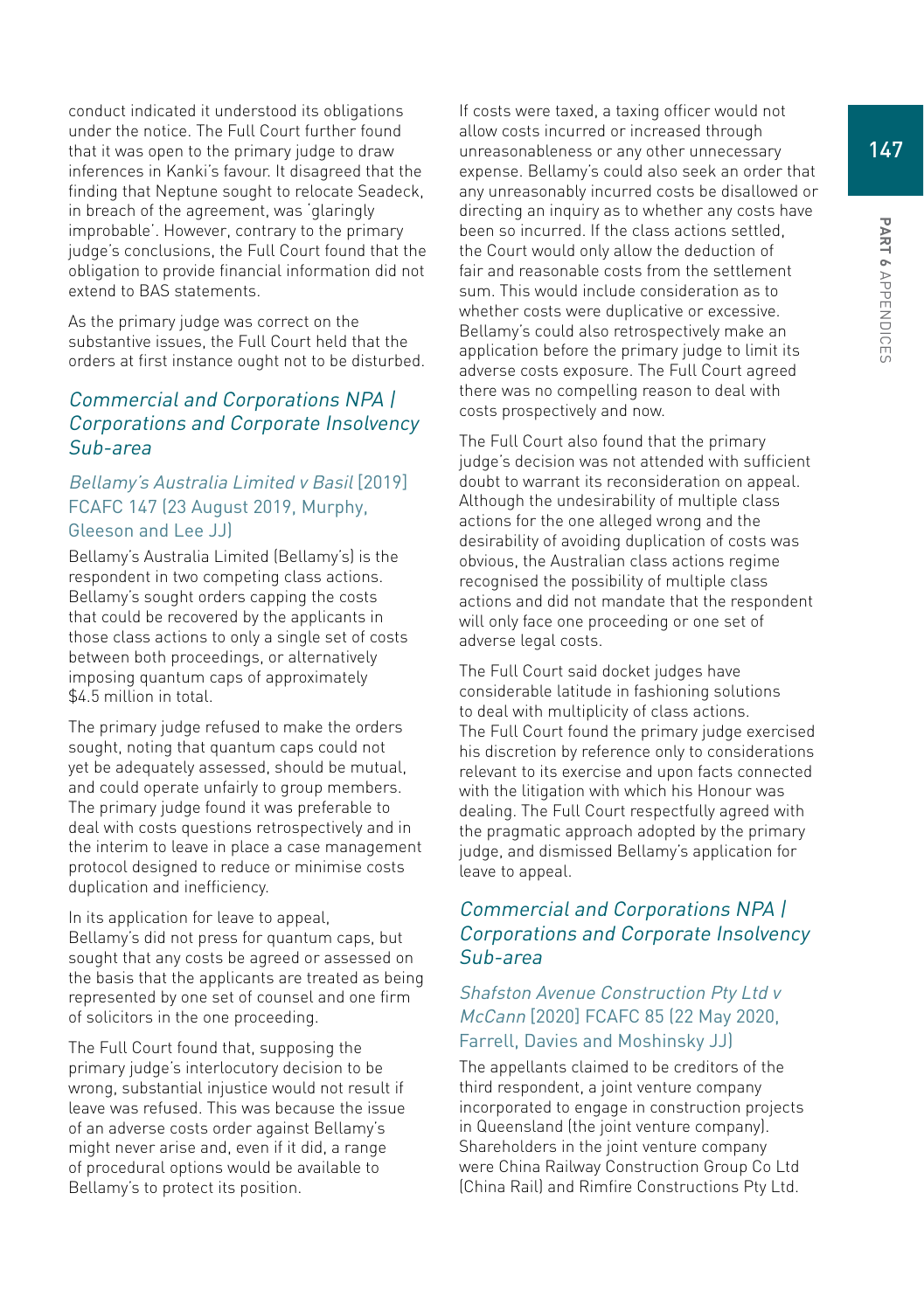Each of the shareholder companies entered into a deed of covenant (deed of covenant), by which each shareholder company agreed to pay a certain amount to the joint venture company, in the event that the joint venture company were wound up.

In November 2017, Mr McCann and Mr Jahani were appointed jointly and severally as the administrators of the joint venture company, and in March 2018, the joint venture company entered into a deed of company arrangement (the DOCA).

The appellants applied to terminate the DOCA, and for orders that the joint venture company be wound up. The appellants argued that the DOCA was unfairly prejudicial to them and the other creditors, in addition to being contrary to public policy because it excluded any investigations into insolvent trading by the joint venture company directors. Reeves J, as the primary judge, determined that the DOCA should not be terminated, and found there was not a likely prospect of the creditors of the joint venture company receiving a better outcome in liquidation. Reeves J noted that there would be some risk in attempting to enforce the China Rail deed of covenant as China Rail had indicated it intended to defend any such proceedings on the basis that the deed of covenant was unenforceable. Reeves J also noted potential difficulties with enforcing any judgment obtained, where China Rail lacked any significant assets within Australia.

The appellants appealed from the orders of the primary judge, refusing to terminate the DOCA, to the Full Court. The Full Court rejected the appellants' contention that the primary judge had erred in finding there was not a likely prospect of the creditors receiving a better outcome in the liquidation of the joint venture company. The Full Court noted that the primary judge found that there was a realistic prospect of obtaining an Australian judgment against China Rail, and held that it was open to the primary judge to accept Messrs McCann and Jahani's 'high-end' estimate of a 75 per cent recovery rate under the deed of covenant. The Full Court held that the primary judge correctly identified that the appellants' submissions assumed a 100 per cent recovery under the deed of covenant, while the estimate of 75 per cent took into account the risks of litigation against China Rail.

The Full Court also considered whether the primary judge had erred in the exercise of his discretion not to terminate the DOCA. The Full Court held that the appellants' submissions did not establish any error in the House v The King (1936) 55 CLR 499 sense. Finally, the Full Court held that, while the possibility of an insolvent trading claim was a relevant consideration, it was open to the primary judge to discount its significance in the circumstances. Accordingly, the appeal was dismissed.

# Commercial and Corporations NPA | Corporations and Corporate Insolvency Sub-area

#### Zoetis Australia Pty Ltd v Abbott [2019] FCAFC 153 (30 August 2019, Allsop CJ, Perram and Beach JJ)

Zoetis Australia Pty Ltd (Zoetis) distributed an equine vaccine for the Hendra virus. Ms Abbott, a stockwoman, alleged that her horses suffered serious side effects from the Hendra virus vaccine which caused them to lose value and become unsuitable for their occupational use. Ms Abbott commenced a representative proceeding on behalf of an open class of horse owners whose horses allegedly suffered side effects from the use of the vaccine. Ms Abbott's legal representatives were acting on a 'no win no fee' basis and had not been successful at securing litigation funding.

Zoetis sought security for costs or alternatively an order for the collection of information concerning the financial capacity of group members to contribute to an amount to be provided as security. It was not in dispute that Ms Abbott did not have the financial capacity to provide the amount of the security sought.

Considerations that weighed in favour of granting security included that the proceeding had been pleaded and prosecuted in a substandard fashion, that Zoetis was not likely to be able to recover its costs from Ms Abbott, that at least some of the group members were likely to have sufficient assets in order to raise the security sought and that there was a real and not insignificant risk of injustice to Zoetis.

Considerations that weighed against granting security included that there was a prima facie arguable case, that the individual claims of each group member were likely to be modest in value, that Zoetis could not realistically expect to obtain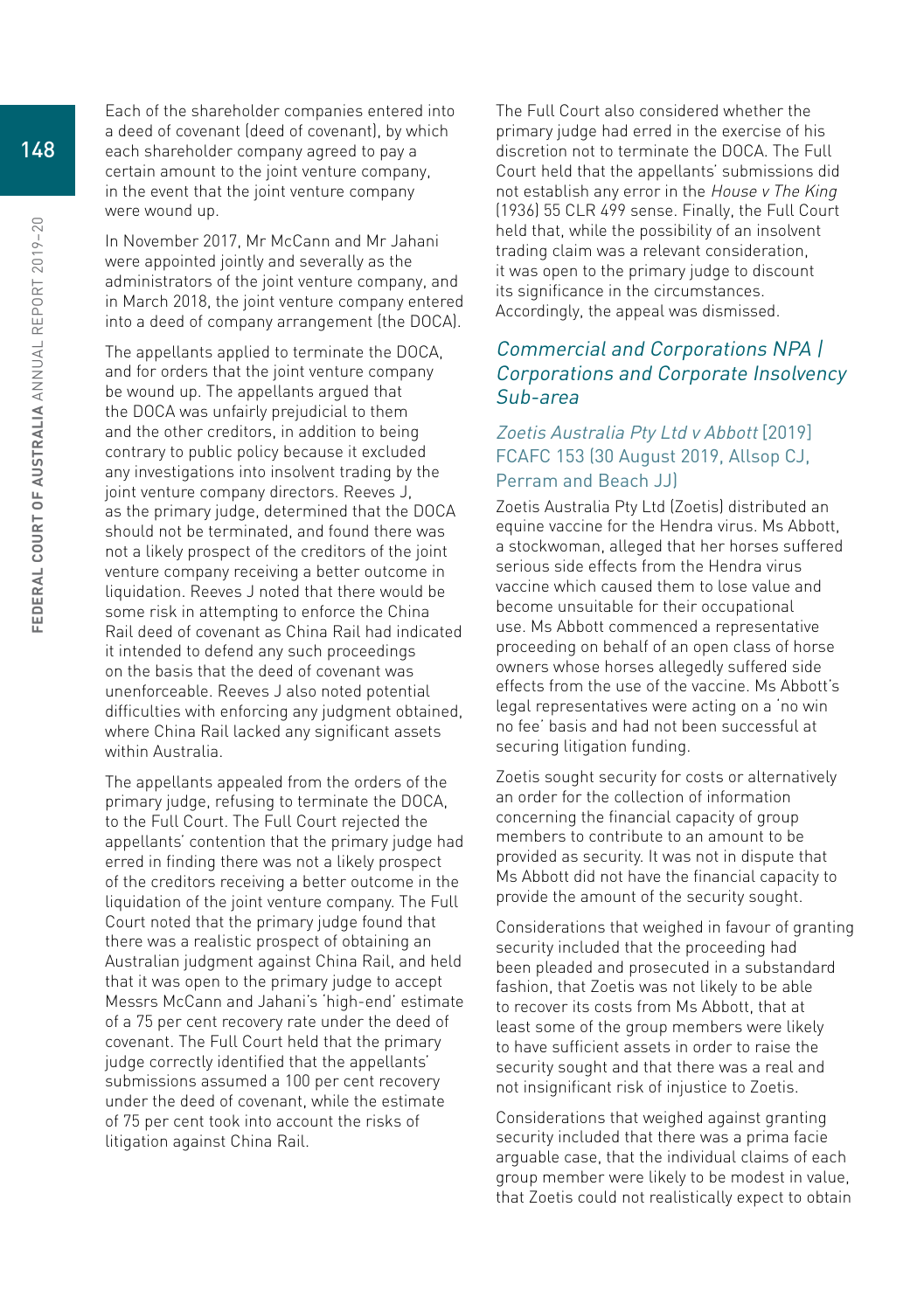Appendices

an order for security in individual cases brought by such claimants, and that group members were generally entitled to play a passive role while the claims of the lead claimant and common issues were determined.

The primary judge considered that the discretionary factors weighed against ordering security for costs. The primary judge also found that a costly and time consuming interrogation of the financial position of a very large number of group members was not appropriate. The primary judge considered the broader desirable policy outcome of not putting in place obstacles to the ability of claimants to self-fund class action proceedings.

The Full Court unanimously refused leave to appeal, finding the reasons of the primary judge were not attended by sufficient or, indeed, any real doubt as to the proper undertaking of the principal task. The essence of the complaint made by Zoetis was that the primary judge had failed to balance the considerations said to be required by prior authority. Allsop CJ explained that the prior authority did not lay down exhaustive general principles or particular principles as to how to approach security for costs applications in class actions. Allsop CJ found there was no basis to think that the primary judge failed to undertake the appropriate balancing and take into account the potential prejudice to Zoetis in making the order that he did. Perram and Beach JJ agreed with the reasons given by the Chief Justice.

# Commercial and Corporations NPA | Economic Regulator, Competition and Access Sub-area

#### Australian Competition and Consumer Commission v Pacific National Pty Limited [2020] FCAFC 77 (6 May 2020, Middleton, Perram and O'Bryan JJ)

The Full Court found that Pacific National, the dominant firm in the interstate intermodal rail haulage market, was not prohibited by s 50 of the Competition and Consumer Act 2010 (Cth) from acquiring the Acacia Ridge terminal in Queensland from Aurizon.

The Acacia Ridge terminal connects to the standard gauge interstate rail network and to Queensland's narrow gauge rail network and includes intermodal facilities for moving containers between road and rail transport.

The Australian Competition and Consumer Commission (ACCC) identified the terminal as a 'bottleneck' asset and sought to restrain its acquisition by Pacific National on the basis that ownership would enable Pacific National to deny access to the terminal and thereby raise barriers to entry to the interstate intermodal rail haulage market. The primary judge accepted an access undertaking from Pacific National in relation to the terminal and, on the basis of the undertaking, concluded that the acquisition would not raise barriers to entry and would not contravene s 50. The primary judge also found that, in the absence of the undertaking, the acquisition would raise barriers to entry and thereby substantially lessen competition in contravention of s 50.

The ACCC appealed, arguing that the primary judge did not have power to accept the undertaking or erred in doing so. Pacific National and Aurizon cross appealed, arguing that the primary judge erred in relation to market definition, erred in construing the word 'likely' as meaning real chance (rather than more probable than not) and erred in concluding that, in the absence of the undertaking, the acquisition would raise barriers to entry and thereby substantially lessen competition in contravention of s 50.

The Full Court upheld the cross-appeals on the third ground, but rejected the other two grounds.

On the first ground, the Full Court concluded that the primary judge did not err in relation to market definition. It was open to the primary judge to find that a subset of Pacific National's customers, namely 'captive' customers whose freight needs could not be switched to road or sea, formed a relevant market. It was not necessary for the primary judge to find that captive customers could be identified with a high degree of accuracy. It was sufficient that Pacific National knew enough to be able to engage in price discrimination.

On the second ground, the Full Court concluded that the primary judge did not err by construing the word 'likely' as meaning 'real commercial likelihood'.

On the third ground, the Full Court concluded, on the basis of the factual findings made by the primary judge, that the acquisition would not be likely to substantially lessen competition because barriers to entry were already high and there was no realistic prospect of new entry before a new competing rail terminal was built.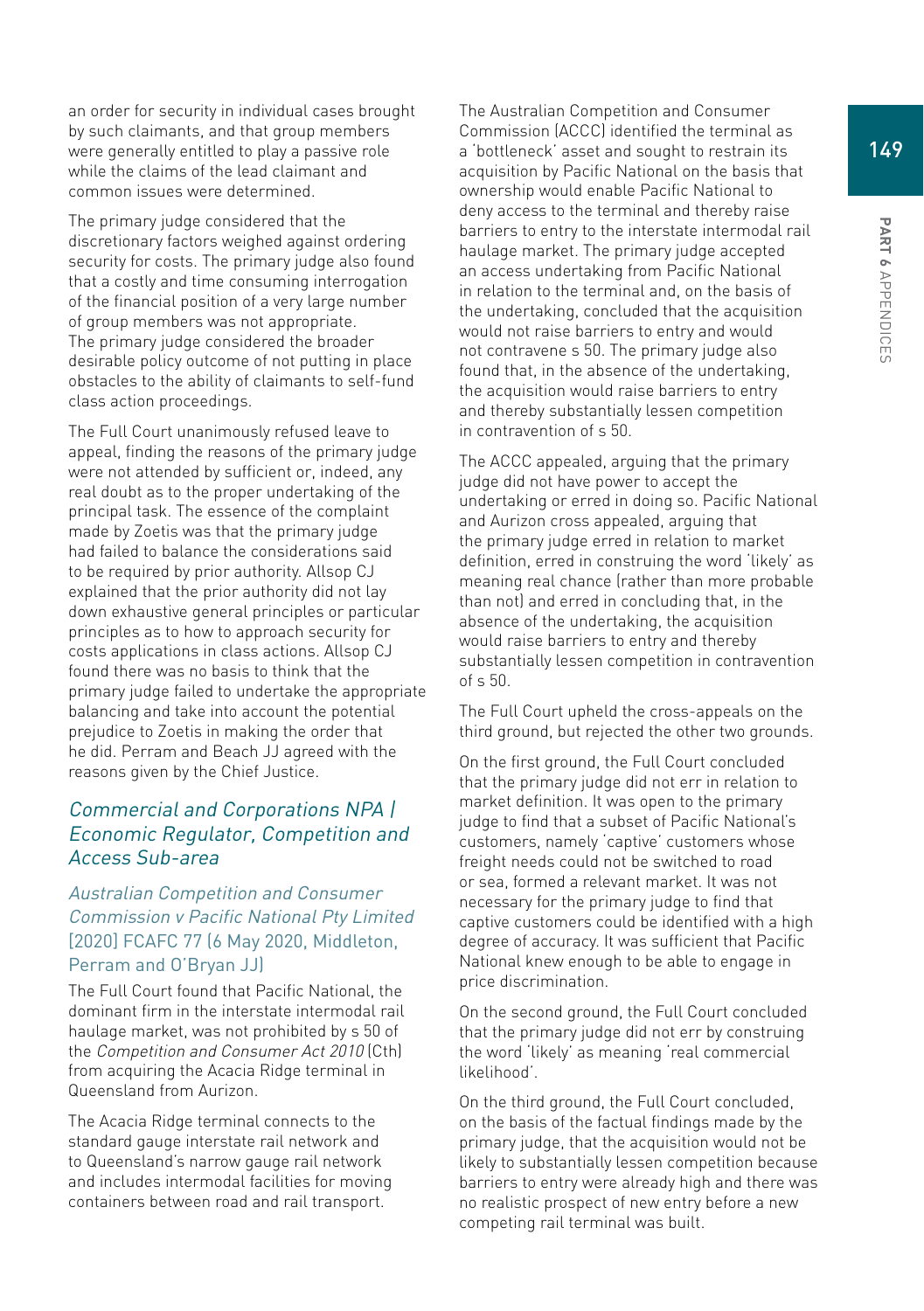Upholding the cross-appeals required the dismissal of the ACCC's appeal and rendered the ACCC's grounds of appeal moot. Nevertheless, the Full Court addressed the ACCC's grounds. All members of the Full Court agreed that the primary judge erred in reasoning that the access undertaking was relevant in determining whether the acquisition would contravene s 50 and concluded that the power to accept an undertaking only arose once a finding of contravention had been made. Nevertheless, a majority of the Full Court (Middleton and O'Bryan JJ) concluded that, if the acquisition had contravened s 50, it would have been open to the primary judge to accept the access undertaking in lieu of injunctive or other relief, and the acceptance of the undertaking was not beyond power.

An application for special leave to appeal is currently pending in the High Court of Australia.

#### Commercial and Corporations NPA | General and Personal Insolvency Sub-area

# Le v Scott as trustee of the property of Chanh Tam Le, a Bankrupt [2020] FCAFC 12 (18 February 2020, Kerr, Anastassiou and Anderson JJ)

The main issue in contention in this appeal was the true ownership of a property located in Sunshine West, Victoria (the property).

In 2015, the respondent was appointed the trustee of the bankrupt estate of the appellant (the trustee). The trustee brought an application seeking declarations and orders for the possession and sale of the property, on the basis that the appellant, together with the second respondent, his wife, held an interest in the property. The trustee alleged that although the certificate of title for the property showed the registered proprietors as Tam Chanh Le and the second respondent, the appellant, Chanh Tam Le, and the registered proprietor, Tam Chanh Le, were in fact the one and the same person. The trustee's application proceeded undefended in the proceedings below, and was granted by the primary judge.

On appeal, the appellant submitted that the registered proprietor, Tam Chanh Le, was in fact the appellant's brother, since deceased. The Full Court received fresh evidence, including documents purporting to be birth and death certificates for Tam Chanh Le.

The Full Court considered that, as a result of the fresh evidence, the question of whether the appellant is the one and the same person as Tam Chanh Le remained a live question. In reaching this conclusion, the Full Court noted a statutory declaration purportedly made by Tam Chanh Le in 2016, certifying his interest in the property.

The Full Court allowed the appeal on a limited basis, and made orders remitting the matter for hearing and determination of whether the appellant is, or was at the relevant time, the joint proprietor of the property.

# Commercial and Corporations NPA | Regulator and Consumer Protection Sub-area

#### Gill v Ethicon Sàrl (No 5) [2019] FCA 1905 (21 November 2019, Katzmann J)

Mrs Gill, Mrs Dawson and Mrs Sanders brought a representative action under Pt IVA of the Federal Court of Australia Act 1976 (Cth) on behalf of Australian women who suffered debilitating complications as a result of transvaginal implantation of one or more of nine synthetic pelvic mesh devices designed to alleviate stress urinary incontinence or pelvic organ prolapse. Ethicon Sàrl and Ethicon Inc. are Swiss and American manufacturers which supplied the devices to Johnson & Johnson Medical Pty Limited for promotion and supply to the Australian market for over two decades. The trial of this matter was large and complex, taking place between July 2017 and February 2018.

 Katzmann J found that all nine devices failed to meet the standards of safety patients were generally entitled to expect and that accordingly, each device had a defect within the meaning of the Trade Practices Act 1974 (Cth) or the Australian Consumer Law and were unfit for purpose and not of merchantable quality. Primary regard was had to the admittedly clinically significant risks of complication, lack of or inadequate warnings about those risks and misleading marketing material. One such finding was that in order to secure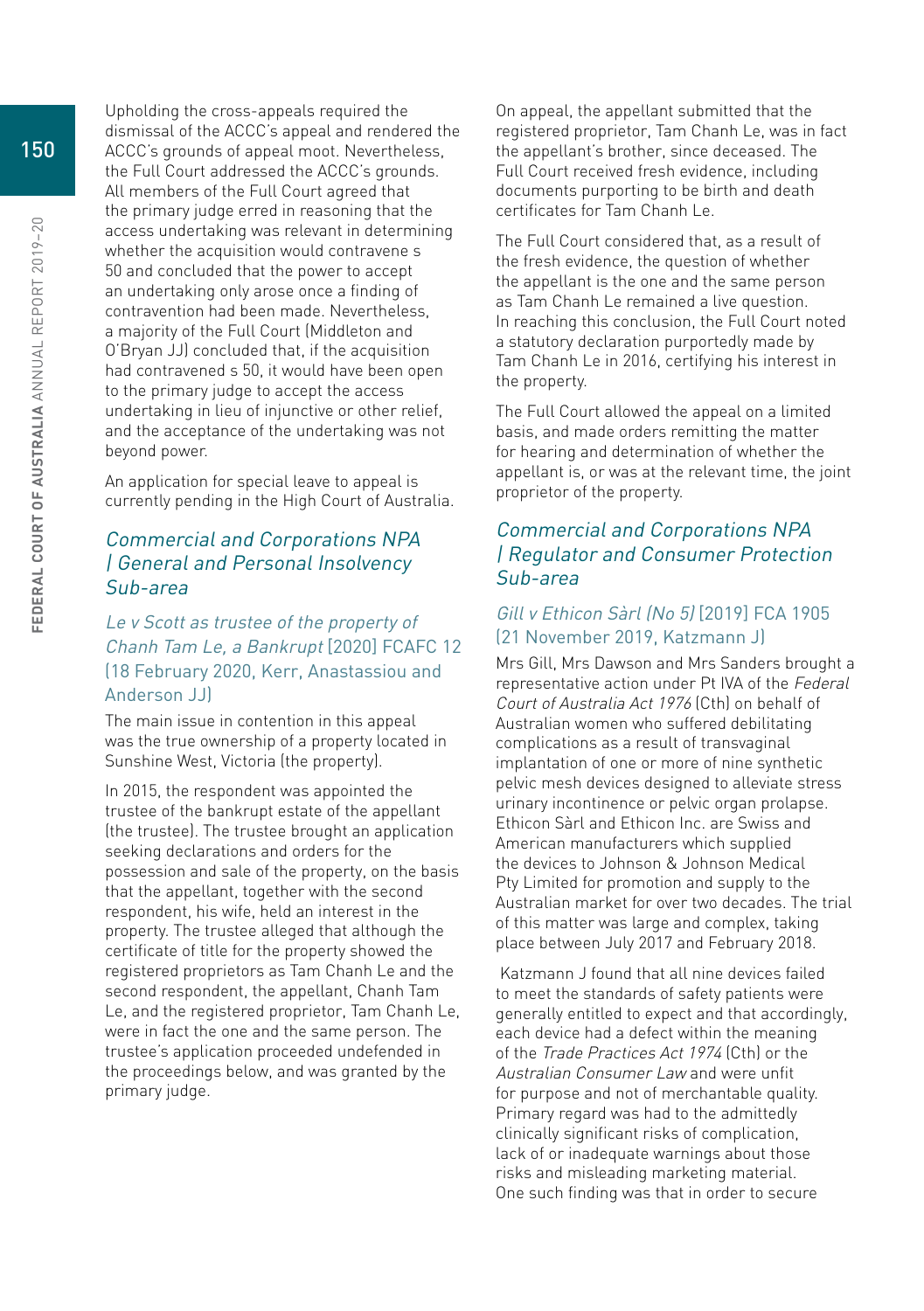inclusion of the devices on the Australian Register of Therapeutic Goods, the devices were marked with the 'CE' logo, a certification which signifies compliance with the requirements for sale in the European Union, in circumstances where the devices did not in fact meet such requirements. Katzmann J found that based on the representations made in instructions for use and marketing material, the respondents engaged in misleading or deceptive conduct. Ethicon Sàrl, Ethicon Inc and Johnson & Johnson Medical Pty Limited were found jointly and severally liable to compensate the representative applicants and any group members who suffered injury as a result of the defects, unless the action was statute-barred and the limitation period not extended.

 Katzmann J found that Ethicon Sàrl and Ethicon Inc had a duty of care in the design, testing and evaluation of the devices and, along with Johnson & Johnson, a continuing duty of care in supplying and marketing devices. Katzmann J accepted that both the pre-market and post-market evaluations of safety and efficacy were deficient and insufficient to discharge the duty of care. It was held that but for the failure to warn of the potential complications and extent of evaluation, each representative applicant would not have consented to implantation. The evidence established that the associated risks were not insignificant, were foreseeable, and could result in serious harm. The fact that medical practitioners also owe a duty of care to their patients did not absolve the respondents of their duties to take reasonable care to provide accurate information about the performance and safety of the devices to the applicants or group members.

 The representative applicants were awarded a combined \$2.6 million in common law damages and Katzmann J granted injunctive relief preventing the supply, distribution and marketing of those devices still on the market without specified information about the adverse events which may result from the implantation of the devices.

An appeal from this judgment is expected to be heard by a Full Court in early 2021.

### Commercial and Corporations NPA | Regulator and Consumer Protection Sub-area

### Kraft Foods Group Brands LLC v Bega Cheese Limited [2020] FCAFC 65 (14 April 2020, Foster, Moshinsky and O'Bryan JJ)

Kraft Foods Group Brands LLC and H.J. Heinz Company Australia Ltd (together, Kraft) are subsidiaries of Kraft Heinz Company. Kraft peanut butter has been available for purchase in Australia since 1935. By 2007, Kraft Foods Limited (KFL), an Australian company, was selling peanut butter in 'a jar with a yellow lid and a yellow label with a blue or red peanut device, the jar having a brown appearance when filled' (the peanut butter trade dress or PBTD). In 2012, KFL's parent company, Kraft Foods Inc, effected a corporate restructure in which two independent public companies were created to deal with its global snacks business and North American grocery business.

In 2017, Bega acquired the peanut butter business of KFL (later renamed Mondelez Australia (Foods) Ltd (MAFL)) under a sale and purchase agreement including its assets, recipes and goodwill and thereafter commenced manufacturing and selling Bega branded peanut butter using the PBTD. From April 2018, Kraft commenced production of peanut butter in Australia using a new formula with packaging that closely resembled the PBTD but supermarkets refused to stock its product because of potential customer confusion. Bega now accounts for 80 per cent of the peanut butter market in Australia.

Kraft sought declarations that it was entitled to use the PBTD and that Bega had engaged in misleading or deceptive conduct in contravention of the Australian Consumer Law, or passing off, through use of the PBTD and other trade marks, and in respect of its advertising campaign. Bega counter-claimed on similar grounds.

The primary judge found that the assignment or licensing of an unregistered trade mark is not possible without assignment of the underlying goodwill of the business, so that Bega acquired the PBTD when it purchased the peanut butter business from MAFL, including its assets and goodwill. After considering various licensing agreements, the primary judge concluded that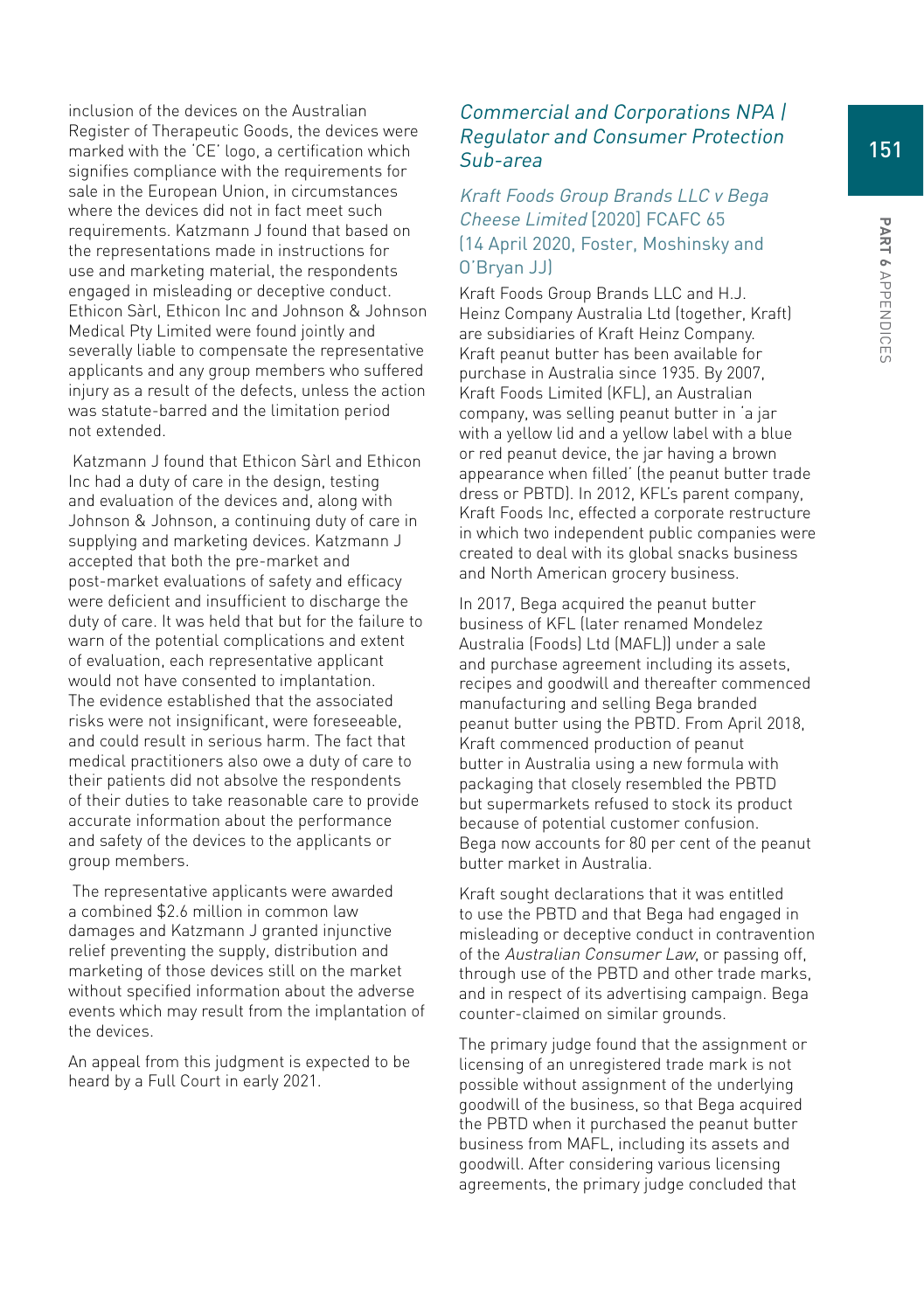Kraft had not established that KFL had used the PBTD as a mere licensee; and, to the extent that a master trademark agreement purported to assign the goodwill associated with the PBTD to an upstream entity, that assignment was ineffective as a matter of Australian law. It followed that Bega was entitled to use the PBTD and had not misled customers; instead, Kraft had engaged in misleading and deceptive conduct, and passing off, through its use of the PBTD.

On appeal, Kraft's principal contentions related to the proper construction of the restructure documents. The Full Court rejected Kraft's contention that, on the true construction of the documents, viewed in their commercial context, the rights relating to the PBTD were allocated to the North American grocery business, GroceryCo. Kraft also contended that, as a matter of law, it is possible to assign an unregistered trade mark without also assigning the underlying goodwill. The Full Court rejected this contention, holding that it did not represent Australian law. The Full Court dismissed the appeal. The Full Court also dismissed Bega's cross-appeal to the finding that it had infringed a trade mark by use of the Kraft hexagon logo on its shippers.

An application for special leave to appeal is currently pending in the High Court of Australia.

#### Employment and Industrial Relations NPA

#### Bianco Walling Pty Ltd v Construction, Forestry, Maritime, Mining and Energy Union [2020] FCAFC 50 (24 March 2020, Flick, White and Perry JJ)

Bianco Walling Pty Ltd (Bianco) is engaged in the construction industry in South Australia. Its business has changed and enlarged over the years so that it ceased its original business of bricklaying and started manufacturing pre-cast concrete panels. Bianco acquired other businesses over time, which produced civil construction products including T-beams and drainage products. From 2006, Bianco had three divisions: the Pre-Cast Division, the Structural Division and the Civil Division.

In November 2017, Bianco applied to the Fair Work Commission (FWC) under s 217 of the Fair Work Act 2009 (Cth) to vary clause 1.2 of the Bianco Walling Pty Ltd (Gepps Cross Site) Enterprise Agreement 2016 (EA) by deleting the words 'concrete manufacturing operations' and replacing them with the words 'Pre-Cast Division'. Under that provision, the FWC may vary an enterprise agreement 'to remove an ambiguity or uncertainty'.

A Deputy President of the FWC considered evidence of the circumstances surrounding the making of the EA, including predecessor agreements, and accepted that Bianco had objectively established the common intention of Bianco and its employees that clause 1.2 apply only to employees in its Pre-Cast Division. However, in interpreting the EA, the Deputy President considered he could only have regard to this evidence if the ordinary and plain meaning of the words 'concrete manufacturing operations' were uncertain or ambiguous. Having found they were not, the Deputy President dismissed the application.

The Full Bench of the FWC granted permission to appeal but found no error in the findings, approach and conclusion of the Deputy President, and dismissed the appeal.

Bianco filed an originating application in the Federal Court under s 39B of the Judiciary Act 1903 (Cth), which was heard and determined by a Full Court.

The Full Court found the FWC was wrong in approaching the matter as though it was required to interpret the EA to discharge its function under s 217, as distinct from determining whether ambiguity or uncertainty existed. In performing its functions, the FWC is obliged to take into account 'equity, good conscience and the merits of the matter' under s 578 and is not bound by the rules of evidence and procedure. The Full Court found that, far from being precluded from having regard to evidence of the parties' common intention and the history of clause 1.2 of the EA, the FWC was permitted to have regard to them.

The Full Court found that the Deputy President and the Full Bench of the FWC had committed jurisdictional error by misunderstanding the nature of the FWC's jurisdiction under s 217 and the task required of it. It issued a writ of certiorari quashing the decisions of the FWC and a writ of mandamus compelling the FWC to exercise its jurisdiction in accordance with law.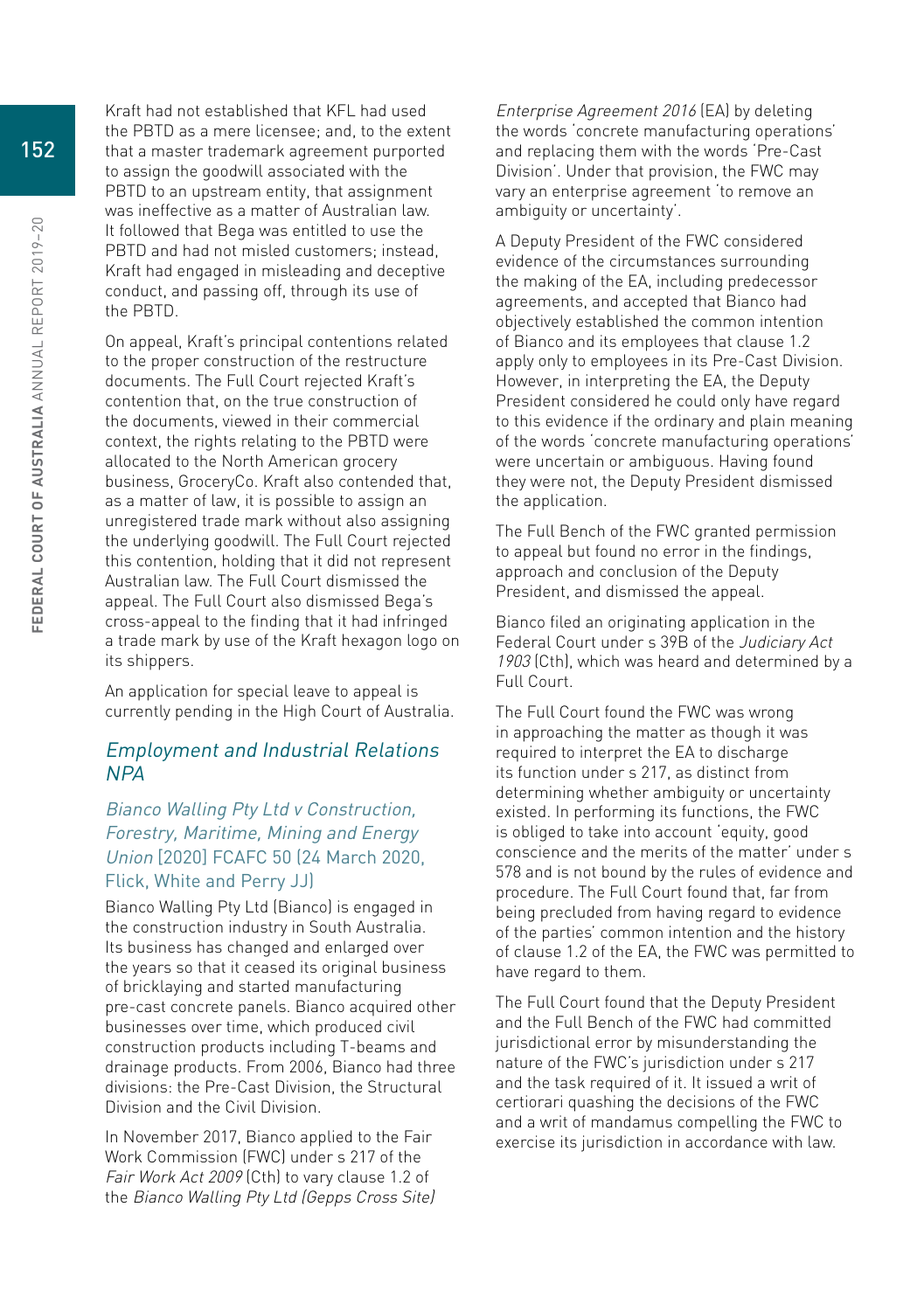# Employment and Industrial Relations NPA

#### Construction, Forestry, Maritime, Mining and Energy Union v Australian Building and Construction Commissioner [2019] FCAFC 201 (15 November 2019, Bromberg, Wheelahan and Snaden JJ)

On 5 and 6 June 2017, Mr Hassett, an employee of the CFMMEU, entered a construction site in Devonport, Tasmania to investigate suspected contraventions of the Work Health and Safety Act 2012 (Tas). Whilst in attendance he climbed on a crane while it was in operation, refused a request of the site occupier to get off the crane, used insulting language and engaged in abusive behaviour.

Mr Hassett and the CFMMEU admitted to contravening s 499 of the Fair Work Act 2009 (Cth) (FW Act) by Mr Hassett failing to comply with the site occupier's reasonable occupational and safety request to get off the crane, and s 500 of the FW Act by Mr Hassett acting in an improper manner. The primary judge imposed penalties against Mr Hassett and the CFMMEU in respect of both the s 499 contraventions and the s 500 contraventions.

On appeal, the CFMMEU argued that the primary judge had erred in construing the civil double jeopardy provision in s 556 of the FW Act that provides: 'If a person is ordered to pay a pecuniary penalty under a civil remedy provision in relation to particular conduct, the person is not liable to be ordered to pay a pecuniary penalty under some other provision of a law of the Commonwealth in relation to that conduct.' The CFMMEU contended that because Mr Hassett's conduct that established the s 499 contravention was also an element of the s 500 contravention, only one penalty could be imposed on each of the CFMMEU and Mr Hassett in relation to that 'particular conduct'.

The Full Court found that the primary judge had construed 'particular conduct' in s 556 to mean the whole of the conduct the subject of a contravention and pecuniary penalty, and had erred in concluding s 556 was not engaged because the conduct relevant to the s 500 contravention was more expansive than the conduct the subject of the s 499 contravention. The Full Court found 'particular conduct' refers to the act or omission that the wrongdoer actually did to constitute the particular contravention. In this case, Mr Hassett's refusal to get down from the crane was conduct relied upon for each contravention and once a pecuniary penalty had been imposed in respect of the s 500 contravention, s 556 operated to preclude the imposition of an additional penalty under s 499 in relation to the same conduct.

The Full Court allowed the appeal and set aside the penalties relating to the s 499 contraventions.

#### Federal Crime and Related Proceedings NPA

# The Country Care Group Pty Ltd v Commonwealth Director of Public Prosecutions [2020] FCAFC 30 (6 March 2020, Allsop CJ, Wigney and Abraham JJ)

In 2010, The Country Care Group Pty Ltd won a tender to provide 'assistive technology products', such as wheelchairs and specialised furniture designed for the elderly and people with disabilities, to eligible beneficiaries under a rehabilitation program managed by the Department of Veterans' Affairs. Country Care's managing director, Mr Hogan, developed a nationwide network of subcontractors to supply these products at the prices agreed to between Country Care and the Department.

The prosecution alleged, by the first three charges of the indictment, that Country Care and Mr Hogan attempted to induce members of the network to contravene a cartel offence (s 44ZZRF(1) of the Competition and Consumer Act 2010 (Cth) (the Act)) by making an arrangement or arriving at an understanding between and amongst members containing a cartel provision (s 44ZZRD(1) of the Act) that they would not advertise for sale goods at a price lower than the contracted price. Mr Harrison, a former employee, was charged with aiding, abetting, counselling or procuring the attempt by Mr Hogan. Country Care's challenge to those charges was dismissed by the trial judge.

The question for the Full Court was whether the first three charges were oppressive or unfair and should be severed and stayed because they would inevitably require the trial judge to give impossible or oppressively complex directions for two of the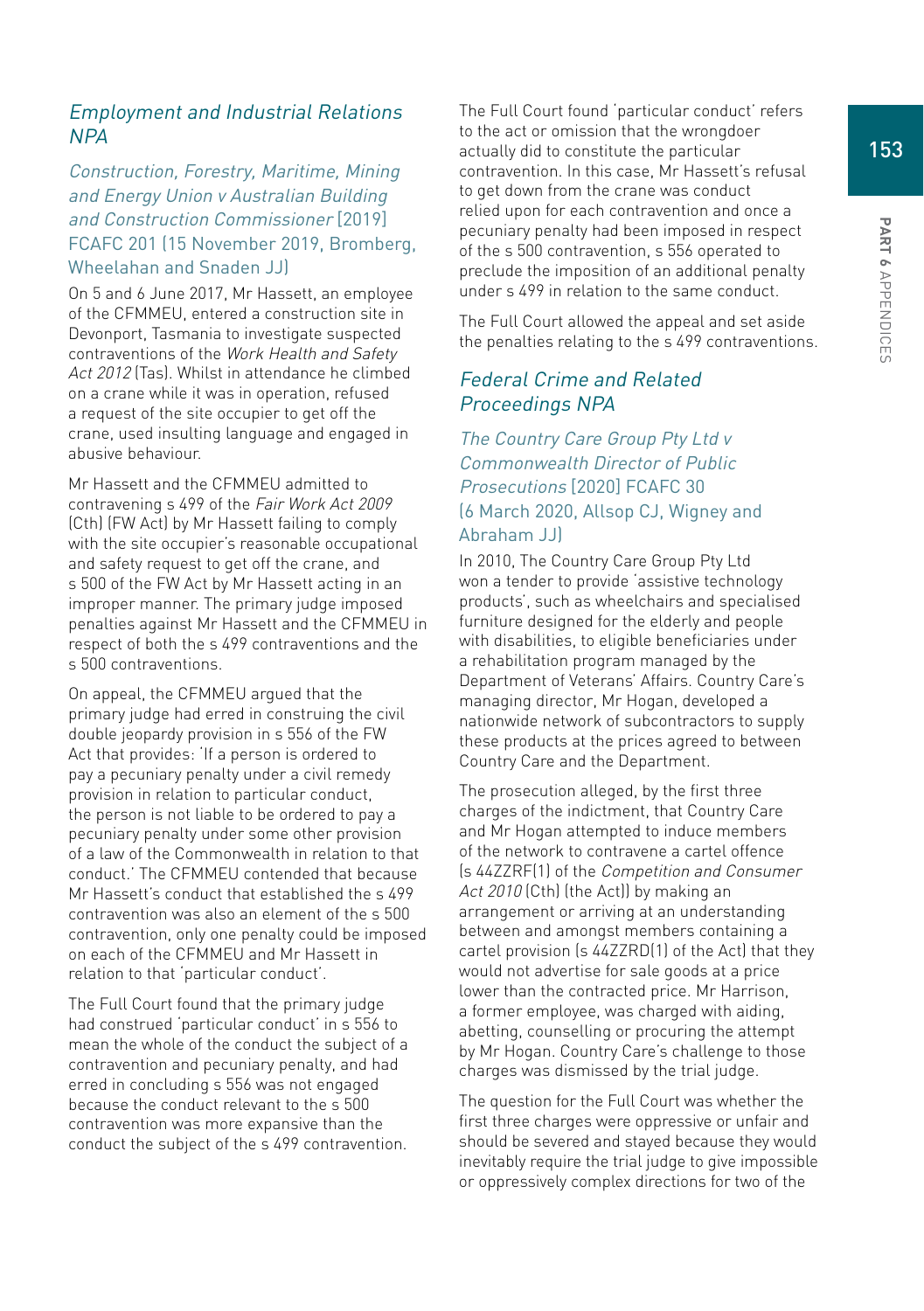four elements of the charges; the conduct and circumstance elements. The accused submitted that given the charges were particularised such that there were potentially thousands of 'pathways' to guilt, the trial judge would be required to give the jury directions as to those many pathways and as to the need for unanimity as to any particular pathway or pathways before finding the accused guilty.

Between the hearing of the interlocutory application and the appeal, and at the appeal, the prosecution continued to refine and confine its case in a way that significantly reduced the complexity of the charges. The Full Court found that it was not possible and indeed wrong to rule out the need for any extended unanimity direction because the necessity of any direction ultimately depends upon the evidence and conduct of the trial. However, as to the conduct element and certain aspects of the circumstance element, it was unlikely there would be a need for extended unanimity directions and in any event, if there was, they would not be so complex as to justify severance or stay. Accordingly, the appeal was dismissed.

This is the first time an Australian corporation and individuals have been prosecuted under the criminal cartel provisions of the Act.

#### Intellectual Property NPA | Copyright Sub-area

# Chhabra v McPherson as Trustee for the McPherson Practice Trust [2019] FCAFC 228 (13 December 2019, Greenwood, Charlesworth and Burley JJ)

The respondents are partners in a law firm that joined the Kaden Boriss international law firm network in 2013. The firm used the Kaden Boriss logos until October 2017. The appellants claimed that the first appellant, Mr Lal, was the sole owner of the copyright in those logos, that the respondents used these pursuant to a bare licence revocable at will, and that this licence had been revoked by January 2017. The appellants sought damages for copyright infringement.

The primary judge found that the original owner of the relevant copyright was the company engaged to create the logos, Pulse. A confirmatory deed made in 2017 retrospectively assigned copyright in the logos from Pulse to Mr Lal jointly with another co-owner, Mr Barta. The primary judge found the respondents had a contractual licence to use the logos for the purpose of signifying their firm's participation in the Kaden Boriss network and this licence could not be withdrawn without just cause or, perhaps, reasonable notice. The primary judge found there was no effective revocation of the respondents' licence.

The Full Court agreed with the primary judge that there had not been an assignment of copyright from Mr Barta to Mr Lal, so as to make him the sole owner. The Full Court said general assertions about the right to use a brand were not sufficient, as 'brand' most naturally referred to the common law trade mark. In any event, the Full Court found that the statutory requirements for an assignment of future copyright were not met, as Mr Barta was not the 'owner of the copyright on its coming into existence'. The confirmatory deed was not made until some six years after the copyright came into existence and only had retrospective effect to some months after the copyright came into existence.

The Full Court found it was open to the primary judge to find that the licence was a contractual one and this made it necessary to identify the conditions of revocation in accordance with ordinary contractual principles. Even if the revocation term identified by the primary judge went beyond what was argued at trial by either party, no miscarriage of justice was shown.

The Full Court found the primary judge did not err by finding that Mr Barta did not consent to the revocation, nor by leaving undecided the question of whether Mr Lal as co-owner of the copyright could revoke the respondents' licence without Mr Barta's consent. The alleged acts of revocation were not in accordance with the contractual terms of the licence as found by the primary judge, including because no reasonable notice had been given. In the circumstances, any error in the obiter remarks of the primary judge in considering whether a bare licence was revocable at will was found by the Full Court to not be material to the outcome.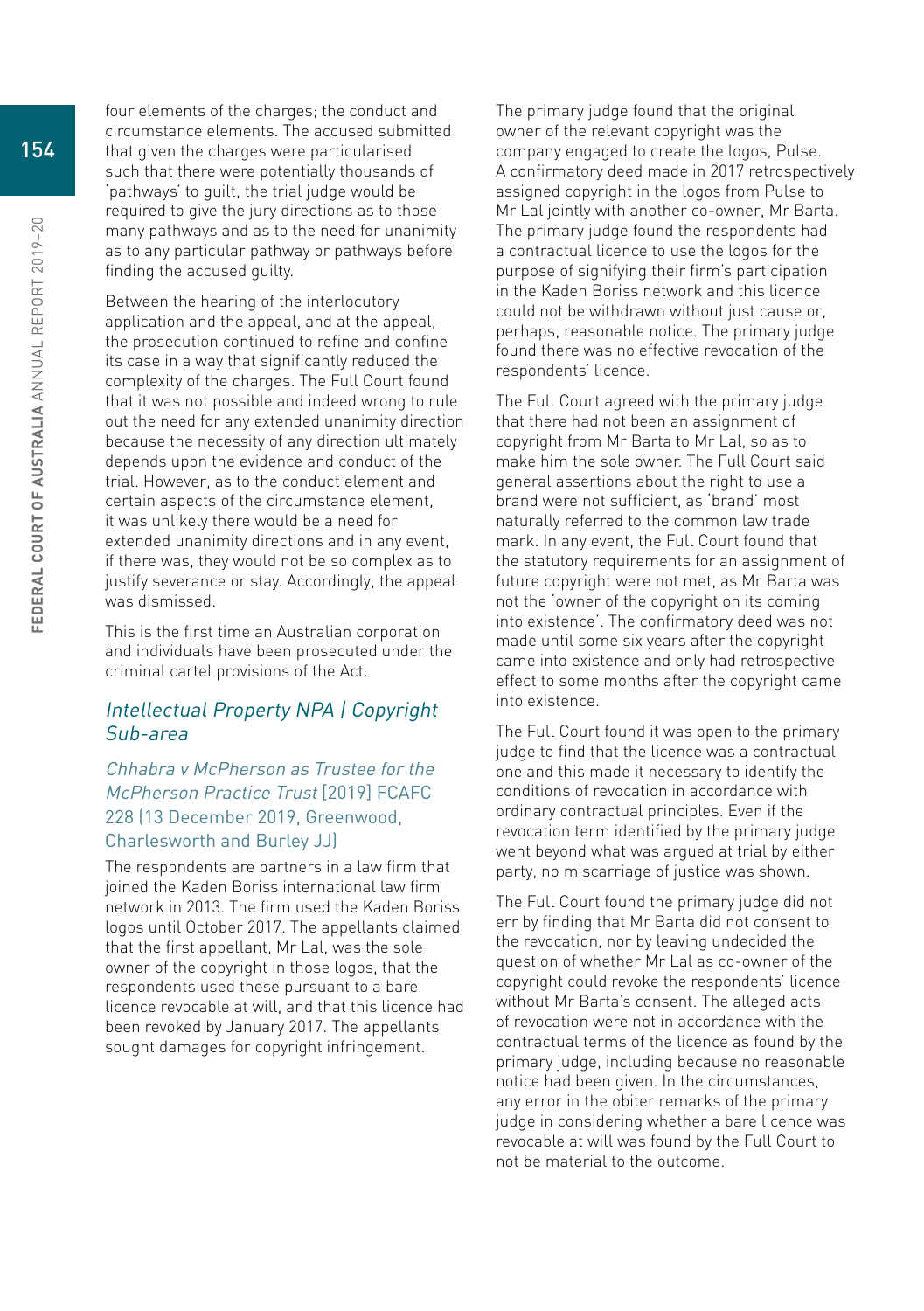# Intellectual Property NPA | Patents and Associated Statutes Sub-area

# Commissioner of Patents v Rokt Pte Ltd [2020] FCAFC 86 (21 May 2020, Rares, Nicholas and Burley JJ)

In 2016 and 2017, the Commissioner of Patents determined that Rokt Pte Ltd's claimed invention relating to digital advertising systems and methods was not a patentable invention. The claimed purpose of the invention was to enhance consumer engagement with online advertising by presenting an intermediate 'engagement offer' (e.g a survey or free game, which may be referred to as 'click-bait') targeted to a consumer using a data-based scoring algorithm based on real-time assessment of consumer behaviour and attributes. The primary purpose of the offer was not to sell a product, but to encourage the user positively to engage with the offer, and then be taken on an 'engagement journey' that would lead to targeted advertisements.

The primary judge heard the application de novo and found that the resolution lay 'largely in the realm of facts'. Accepting the evidence of one expert, Professor Verspoor, the primary judge found the substance of the invention was the introduction of an 'engagement offer' providing an alternative advertising technique to previous systems. This was found to be an improvement in computer technology such that the use of computers was integral to the invention; a solution to the technical problem of how to address the business problem of attracting consumer attention; and an integration of known components into a single system in an innovative and previously unknown way. The primary judge concluded the claimed invention was a 'manner of manufacture' within the meaning of s 18(1)(a) of the Patents Act 1990 (Cth) and should proceed to grant.

The Full Court found that by characterising the problem as one that lay in the realm of facts, and adopting the evidence of Professor Verspoor in order to resolve it, the primary judge erred by failing to address the question of the proper characterisation of the invention according to the authorities. The Full Court reiterated that characterisation is a matter of law based on the construction of the specification, which may be assisted by expert evidence, but which evidence is limited to placing the Court in the position of a person acquainted with the state of the art as at the priority date.

As to the proper characterisation, the Full Court reiterated that whilst the claim must be read with reference to the body of the specification, the invention is defined by the claims. The relevant question for the court in the case of a computer implemented technology is whether or not the invention properly understood is for a mere scheme that is simply implemented by a computer, or whether it is something more. It is not enough that the claimed invention could not be implemented other than by the use of computers, or that the scheme required bespoke software for its implementation on computer equipment.

The Full Court found that the claim amounted to an instruction to carry out a marketing scheme through well-known and understood functions of computer technology. Accordingly, the invention claimed was not patentable. The appeal was allowed.

An application for special leave to appeal is currently pending in the High Court of Australia.

# Intellectual Property NPA | Trade Marks Sub-area

### Trident Seafoods Corporation v Trident Foods Pty Ltd [2019] FCAFC 100 (20 June 2019, Reeves, Jagot and Rangiah JJ)

Trident Seafoods is a seafood company headquartered in the United States, and looking to expand into Australia. Trident Foods is a long established Australian company, selling food products with Asian flavours and ingredients. Trident Seafoods sought the removal of two trade marks for the word 'TRIDENT' owned by Trident Foods from the Register of Trade Marks for non-use. The trade marks had been registered for decades, but since about 2000, all sales of food under the marks had been made by the parent company of Trident Foods.

The primary judge found that Trident Foods had not used the marks in Australia during the relevant period because the parent company was not an authorised user of the marks. Nevertheless, the primary judge exercised her discretion to decide that the marks should not be removed, considering arrangements made to authorise the parent company's use,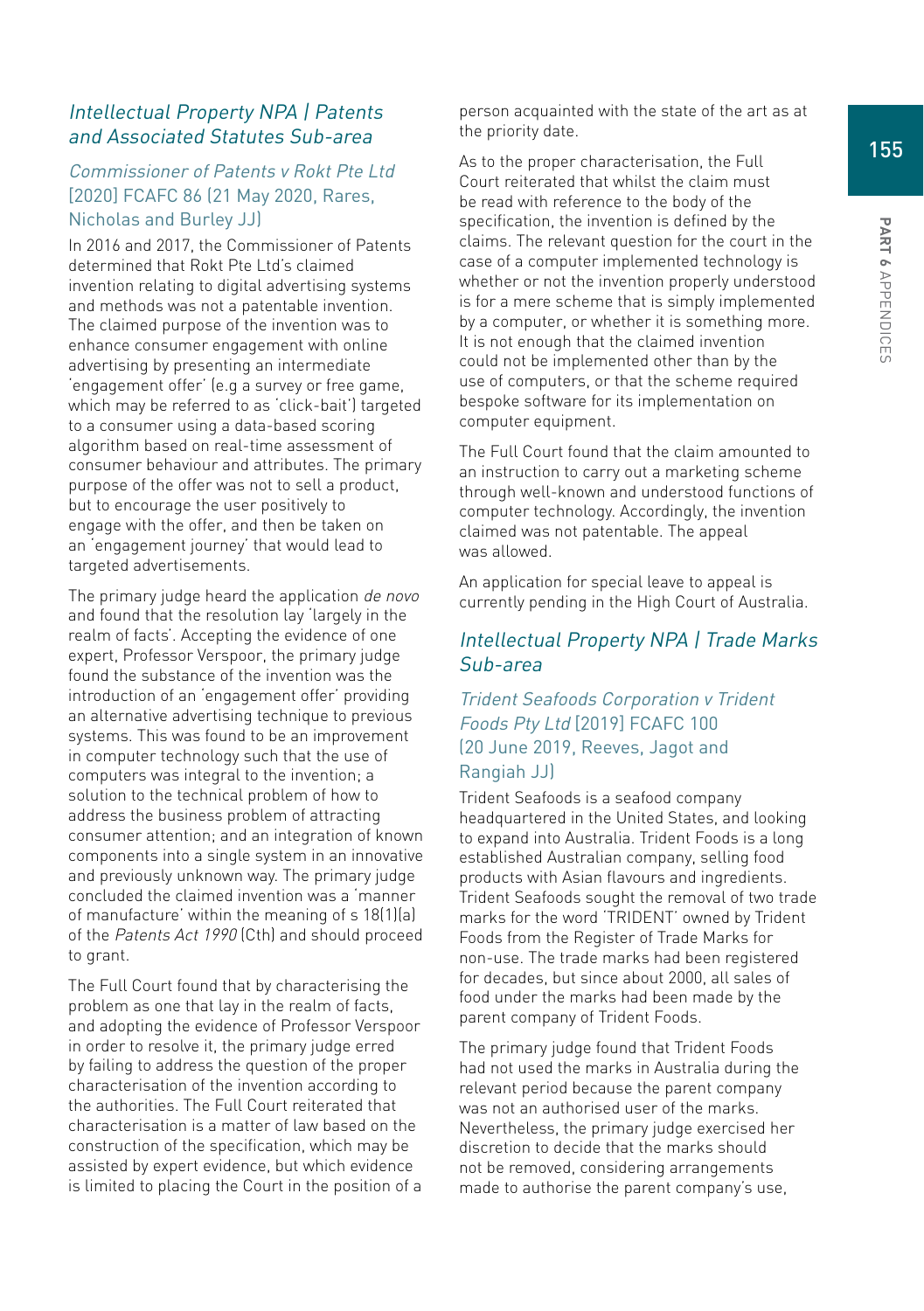post non-use period sales, intentions relating to future use and the likelihood of confusion in the minds of consumers.

The Full Court disagreed with the primary judge's conclusion that Trident Foods had not authorised use of the marks by its parent company. Both companies had common directors and the common purpose of enhancing the value of the brand. The Full Court found the concept of mere acquiescence was commercially unrealistic in the circumstances and inferred control of the use of the marks by their owner. The Full Court also found that Trident Seafoods failed to identify any error of the requisite kind to justify appellate intervention in the primary judge's exercise of discretion.

Trident Seafoods also opposed the registration of a new trade mark application made by Trident Foods. Trident Seafoods argued that registration should be blocked by its own trade mark application and because Trident Foods did not intend to use the new mark.

The Full Court exercised its discretion to decide that the Trident Foods application should not be blocked by the Trident Seafoods application for a mark that will never be able to achieve registration and which has not been used in Australia. The Full Court also found that Trident Foods subjectively intended its parent company to be an authorised user of the mark. Given the very low threshold set with regard to intention to use, the Full Court found there were no circumstances that displaced the presumption of Trident Foods' intention to use the mark. The Full Court allowed the appeal by Trident Foods and allowed its new trade mark application to proceed to registration.

# Native Title NPA

# Fortescue Metals Group v Warrie on behalf of the Yindjibarndi People [2019] FCAFC 177 (18 October 2019, Jagot, Robertson, Griffiths, Mortimer and White JJ)

In 2003, the Court found that the Yindjibarndi People held non-exclusive native title rights over Moses land, an area of the Pilbara in north-western Western Australia. Shortly after, Stanley Warrie, on behalf of the Yindjibarndi People, made an application for the determination of exclusive native title rights over an area immediately south of Moses land, subject to ss 47A and 47B of the Native Title

Act 1993 (Cth) (NTA). In 2017, that application was granted. The primary judge found that non-Yindjibarndi people must seek permission to enter and use the land, both to protect country and to protect from adverse spiritual consequences, or risk serious physical punishment for transgression. This was found to be proof of control of access and a right of exclusive possession, contrary to the finding in 2003 that the practice of seeking permission was no more than a matter of respect. Fortescue Metals Group Ltd, which was not party to the Moses land determination, challenged the Warrie determination. The appeal was dismissed in three separate judgments.

By ground 1, the appellants argued that the re-litigation of the issue of exclusive possession by seeking inconsistent determinations was an abuse of process. Jagot and Mortimer JJ considered that members of a claim group are not forever fixed with one description of their 'society', that there was no obligation to bring all claims at once and that findings of fact as to rights and interests over different lands and waters may well differ, even though the same overall normative system is involved. Robertson and Griffiths JJ considered that given the 2003 decision was made in a different era, that is before Griffiths v Northern Territory [2007] FCAFC 178 and Banjima People v State of Western Australia [2015] FCAFC 84 clarified the relevance of 'spiritual necessity' and the proper focus in assessing evidence pertaining to exclusive possession, the inconsistency in the determinations did not reduce public confidence in the administration of justice nor constitute an abuse of process. For White J, the primary judge erred in concluding that s 13 of the NTA, being the power to revoke or vary a determination, is a statutory exception to the principles of res judicata, issue estoppel and abuse of process. Nevertheless, White J found there could be no abuse of process, including because the determinations were not inconsistent given they related to different lands and waters.

Jagot and Mortimer JJ, primarily delivering the Court's reasons with respect to grounds 2 and 3, found that a finding of exclusive possession does not depend upon recognition by non-Aboriginal people, nor the effectiveness of enforcement against non-Aboriginal people and that it was inappropriate to assess exclusive possession by reference to common law proprietary concepts or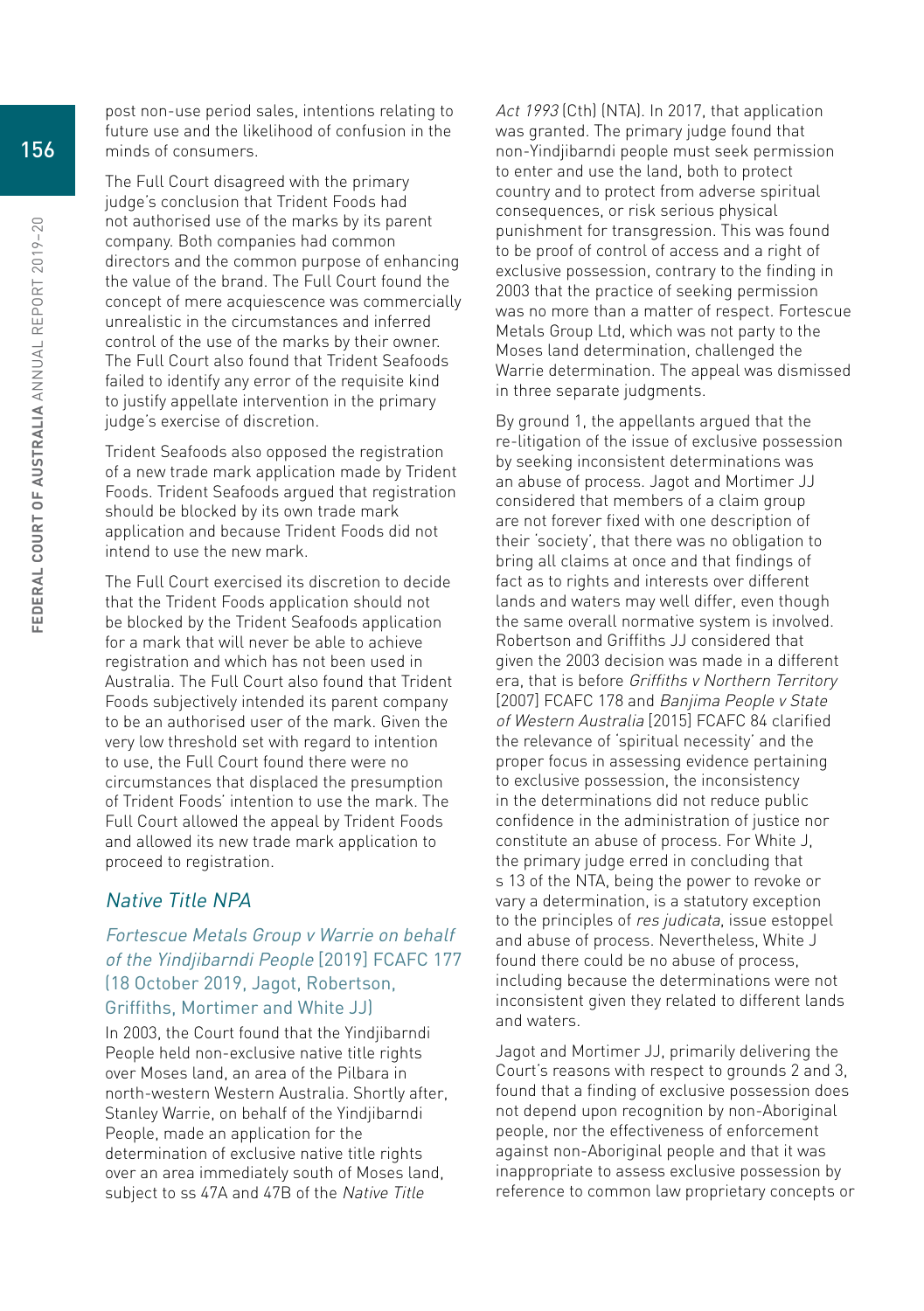decisions made in the context of extinguishment. Their Honours found that the primary judge's approach was consistent with Griffiths and Banjima, neither of which held that 'spiritual necessity' itself directly gives rise to exclusive possession, but rather that spiritual concepts are enmeshed in traditional law and custom.

Under ground 4, the appellants submitted that spiritual beliefs are irrelevant to the question of occupation under s 47B of the NTA because they do not establish a presence on the land in a 'concrete real world sense'. Robertson and Griffiths JJ, delivering the Court's reasons, considered this argument artificially restricted the question to Anglo-Australian notions removed from the NTA context. Their Honours recognised that evidence of connection to country may be an important and possibly decisive contextual aspect of the assessment of evidence of occupation, however insufficient in and of itself given the questions of connection and occupation are distinct enquiries. Their Honours affirmed that spiritual connection may be relevant to that enquiry and that occupation by assertion of traditional rights and interests is not limited to areas in which Aboriginal people are physically present.

An application for special leave to appeal was refused by the High Court of Australia.

#### Other Federal Jurisdiction NPA

#### Jadwan Pty Ltd v Rae & Partners (A Firm) [2020] FCAFC 62 (9 April 2020, Bromwich, O'Callaghan and Wheelahan JJ)

Jadwan Pty Ltd (Jadwan) owned and operated the Derwent Court nursing home. As a Commonwealth approved nursing home, it received subsidies in respect of its 51 approved bed licences. In 1997, Jadwan's approval was revoked and it ceased operations.

Jadwan commenced negligence proceedings. The first to third respondents were law firms, who each employed Mr Wicks, a solicitor who retained carriage of Jadwan's matters as he moved firms. The fourth respondent was a Melbourne-based solicitor. Jadwan claimed that the first to fourth respondents failed to provide competent advice in relation to the withdrawal of Commonwealth approval, thereby depriving Jadwan of its entitlements to its subsidies and capacity to remain registered as an approved

nursing home operator. Jadwan alleged it consequently lost its chance to relocate the nursing home, or alternatively, sell its bed licences. In addition, Jadwan brought proceedings as against the fifth respondent for the alleged loss of opportunity to pursue claims of negligence against Jadwan's former barrister for negligent advice (the barrister).

Jadwan's claims against all respondents were rejected at first instance. The primary judge found that the first respondent's retainer did not extend to legal advice. The primary judge found that Mr Wicks was negligent, when in the employ of the second and third respondents, by reason of his failure to appreciate the consequences of incoming legislation, however, Jadwan did not suffer any loss. This was because of the primary judge's finding that Jadwan had at this stage independently decided not to continue with its nursing home business, and was focused on selling its 51 approved bed licences. The primary judge dismissed the claims as against the fourth respondent, on the ground that the retainer was confined in scope, and as against the fifth respondent, on the ground that even if the barrister had breached his duty, such negligence caused no loss.

The Full Court dismissed an appeal from the primary judge's decision, however, the Full Court disagreed with some of the findings made at first instance. The Full Court concluded that although the first respondent's retainer did in fact require legal skill and that Mr Wicks ought to have exercised reasonable care, Jadwan had not established it would have acted on such advice. The Full Court further considered the primary judge to have erred in finding that Jadwan had decided to 'get out' of operating Derwent Court, finding that the better inference was that Jadwan had been giving serious consideration to ceasing operation and selling its licences but had not made a firm or irrevocable decision as at the relevant date.

Finally, the Full Court disagreed with the primary judge's formulation of the advice a prudent lawyer exercising reasonable care ought to have given. The Full Court accepted that a reasonable solicitor would acquaint themselves with the relevant legislation, and that each of the professionals who provided advice had breached their duties of care. However, the Full Court remained unpersuaded that, had Jadwan been given reasonable advice, that it would have taken